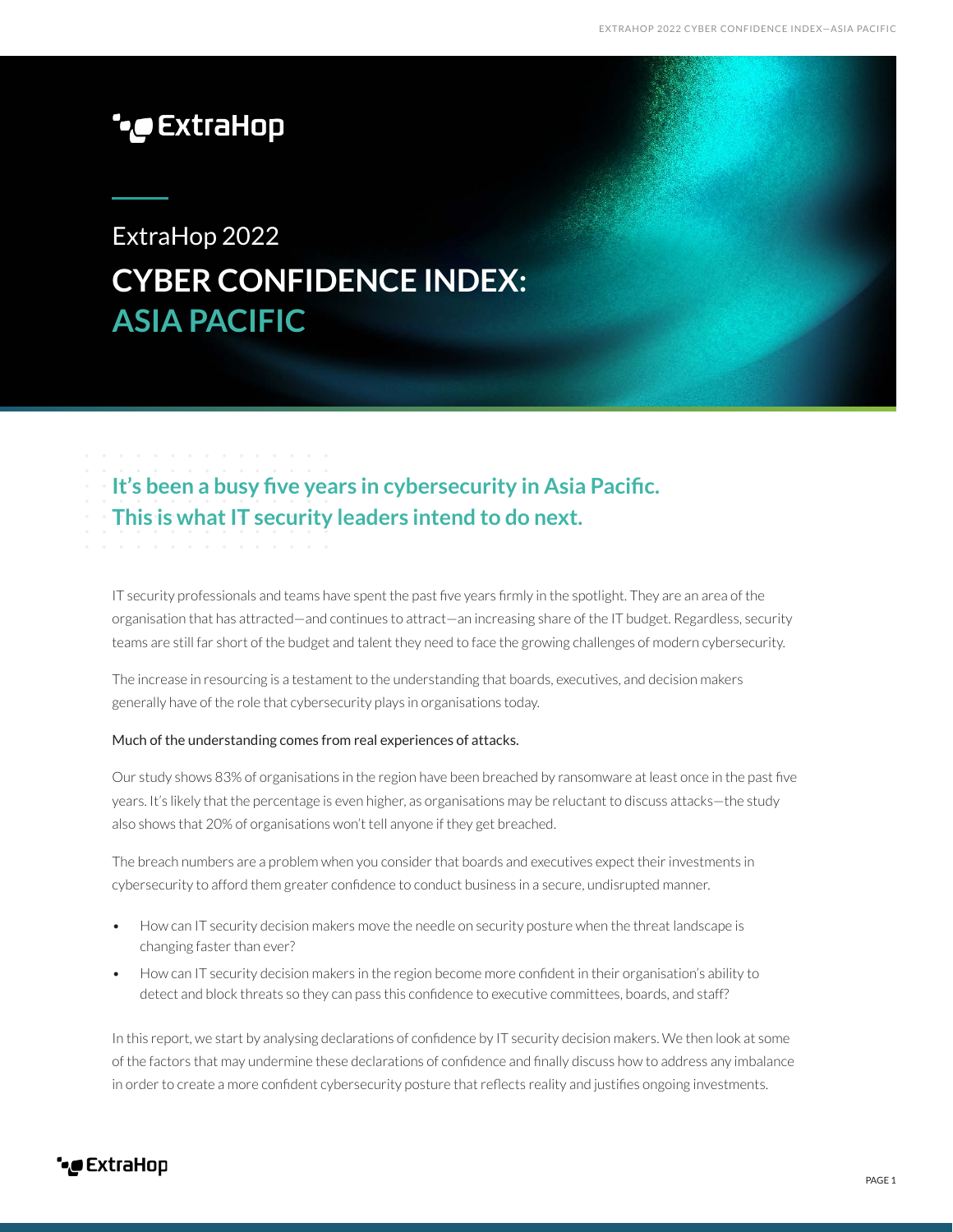### **Contextualising Confidence**

Confidence and cybersecurity aren't mutually exclusive concepts, but inherent risks in the sector mean that expressions of confidence are often purposely muted.

Public displays of confidence in one's cybersecurity posture can backfire, making firms a target for unwanted attention. Such expressions may also be tempered by the historical imbalance between attackers and defenders: As much as defenders can try to de-risk and identify blind spots, new threats will always emerge that we can't foresee—flaws in common protocols, or new exploit or vulnerability chains, for example—that undermine security and confidence.

Despite this, we've seen in similar, previous research overconfidence on the part of some IT security leaders as to their organisational readiness and ability to identify and repel threats. There's an apparent gap between expressions of security confidence and the implications of security data—such as the surprising prevalence of insecure protocols and the frequency of successful attacks.

It was with this in mind that we set out on a search for answers in the Asia Pacific region. What you have in your hands are the results of research spanning Australia, Singapore, and Japan. All three are significant regional markets but with very different business cultural characteristics that are reflected in the outcomes of this study. We present both a whole-of-region perspective, as well as a breakdown by country which will better highlight differences in approaches being taken.

## **Only 39% have high confidence in their organisation's ability to prevent or mitigate cybersecurity threats.**

On a whole-of-region basis, we find IT security leaders are largely pragmatic about the threats they face, and express confidence in their organisation's ability to handle these threats accordingly. Only 39% have high confidence in their organisation's ability to prevent or mitigate cybersecurity threats. An equal percentage have a low level of confidence.

There are key regional differences, though: 52% of Singaporean IT security leaders have high confidence in their postures, compared to 43% in Australia and 23% in Japan. How each justifies its confidence level is a hot topic for further discussion.

As we've alluded to, confidence in cybersecurity is a fraught concept. Purely from a historical and risk perspective, it makes sense to keep confidence in check or understated.

Yet we also need to keep in mind the context of cybersecurity operations in the past five years and of cybersecurity's increased internal profile and stature. Organisations have backed cybersecurity with increased investment, and for that, boards and executives expect a return on investment that—to a large extent—is expressed in confidence terms.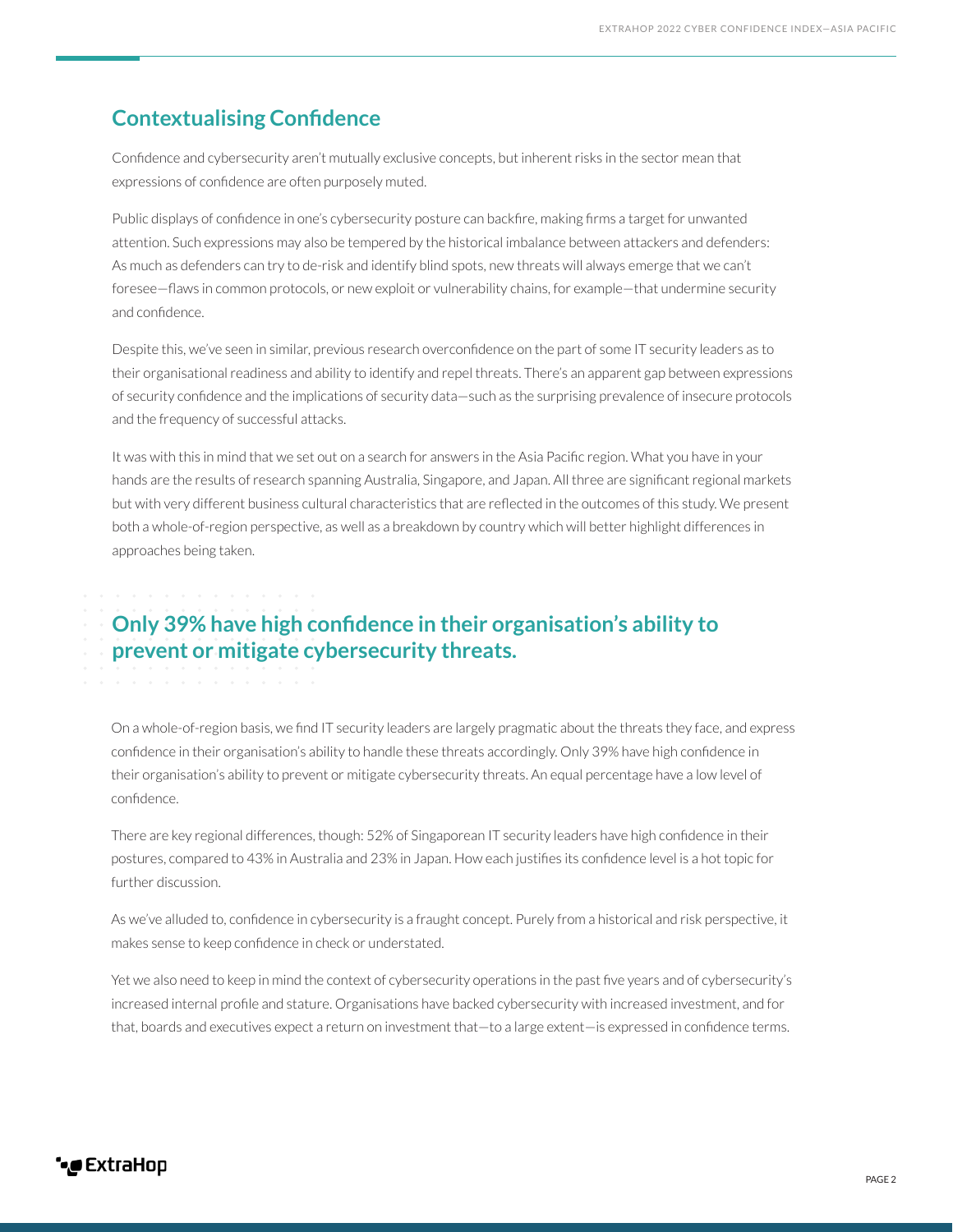Just under two-thirds (61%) of organisations expect cybersecurity budgets to increase in 2022. This is higher in Singapore (70%) and Australia (66%) but lower in Japan where 48% anticipate budget increases and 49% expect to see stable budgets year-on-year. Across the board, very few expect cybersecurity budgets to decrease.

While external messaging on security is often couched in terms of the inevitability of being targeted or attacked, boards and the C-Suite are increasingly accountable to these risks and need to be confident enough to sign off on them. To do so, they rely here on the confidence and assurances of their IT security leaders and teams. But having that accountability may increasingly drive boards and executive committees to undertake their own, separate, independent assurance and due diligence on whether internal confidence around cybersecurity is justified or overstated.

The extent to which it is overstated may be difficult to determine given the technical nature of the security discipline. However, this paper offers some guidance on incongruities: Instances where leaders express confidence even though the patterns and practices of their actions undermine that stance.

Knowledge and awareness of these incongruities is useful because it helps to understand where to ask additional questions and really test the robustness of the expressions of confidence that boards and executives are receiving.

## **Where to Ask Questions**

A major part of this study identifies shortfalls in best-practice approaches to IT security that may not be adequately reflected in organisational confidence scores or in the very least undermine some of those scores.

To preface this, there are areas where security teams already perform well or where additional scrutiny may be unwarranted.



A positive in 2022 for most countries is that access controls and the potential for supply chain attacks appear to be well understood. Just over half (51%) of organisations allow third-party access to their networks and most of this cohort (86%) have considered the security aspects. This is highest in Singapore (96%) and Australia (87%) but lower in Japan (74%) where one in five haven't assessed the security implications of such arrangements.

In addition, most security teams are responsive to the discovery of vulnerabilities with 64% of teams able to enact mitigations or apply a patch (where available) within three days. However, that means 28% of instances take a week or more to mitigate against or patch. Breaking this down even further, 26% of teams respond in under a day, 39% take one-to-three days, 21% need a week, and 8% need a month or more. Benchmarking your own organisation's

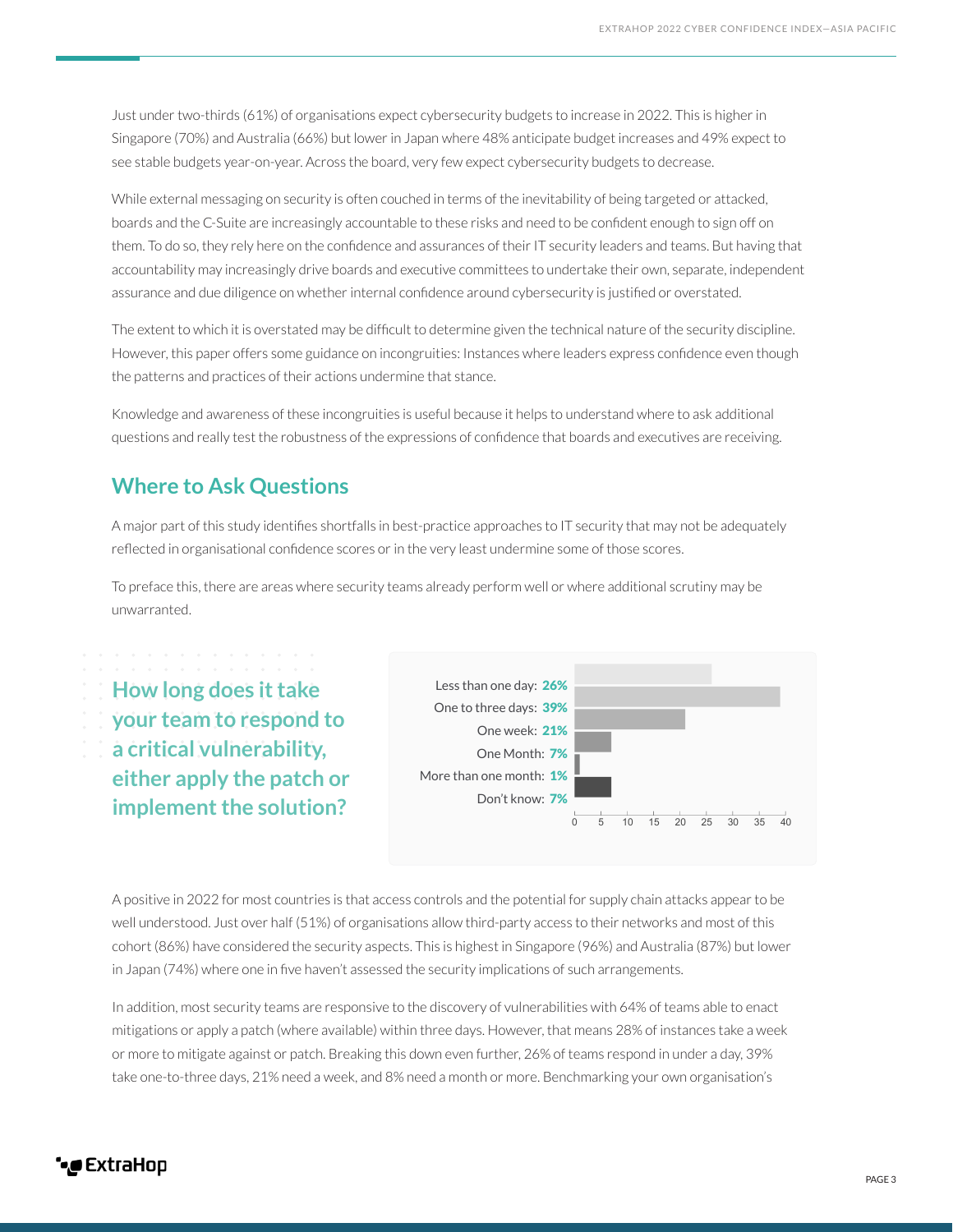response times is important. However, just as important is understanding that addressing vulnerabilities does require some time. Dependencies and interdependencies between systems require considerable testing of patches and mitigations to ensure that they do not break more than they fix. Allowing security teams appropriate time to do their work is essential if unanticipated repercussions to production systems are to be avoided.

In other aspects of cybersecurity posture, some well-placed questions may be required to test expressions of confidence.

First, there isn't necessarily a consensus on where most resources should be trained: 24% of respondents focus most resources on detecting threats at the perimeter, 32% at detecting post-compromise activity on the network, and 42% give equal weight—and resources—to both. It's worth checking where your organisation sits and why. In saying that, reduced focus on perimeter security may be because most organisations, 81%, are confident they already have it covered.

Second, despite resourcing and investment levels, exactly half of cybersecurity incidents are caused by having an outdated security posture. On the surface, this looks high given the resource backing of security functions. The word *posture* is doing a lot of heavy lifting though, and it may be necessary to deconstruct overall security investment between people, process, and technology-based activities and outcomes.

## **Exactly half of cybersecurity incidents are caused by having an outdated security posture.**

On the 'people' side, 79% of respondents have dedicated internal security personnel, and 71% of this group also have an external managed services partner to assist them. More likely than not, organisations have access to adequate personnel. Though the recruitment market remains challenging, not least due to salary costs, fully remote work models have expanded the available market for talent with 66% of respondents reporting the work-from-home trend as a positive. Forty percent plan to increase or recruit dedicated internal security staff in 2022, and the same number of respondents also intend to engage external resources.

On the flipside, 6% of organisations do not have a dedicated internal team or external team. This may seem a low figure, but if applied to all organisations it is a very large number that lack basic cybersecurity protection. Being a part of this cohort may be a cause for concern.

Most organisations have also achieved process maturity in cybersecurity. That is important where teams are a mix of internal and external people. The study also shows that 82% of respondents know their role in a response to a cyberattack or cyber emergency. Again, while it may be of concern to be outside of the main cohort, the likelihood is that process maturity is not contributing to an outdated security posture.

That largely leaves technology as a key cause for concern, and this is supported by the study. Unpatched devices and the use of outdated protocols are sapping the confidence of defenders. More than half (54%) of respondents last updated their cybersecurity infrastructure in 2020 or before and one-fifth of organisations have technology that has gone at least three years without being updated. Additionally, 76% state they are concerned about legacy systems being attacked.

Perhaps unsurprisingly, the three top priority areas for investment to improve posture in 2022 are technology related: 51% intend to invest in threat detection and response tools, 48% in improving security for hybrid and remote workforces, and 39% in improving hybrid and/or multi-cloud security.

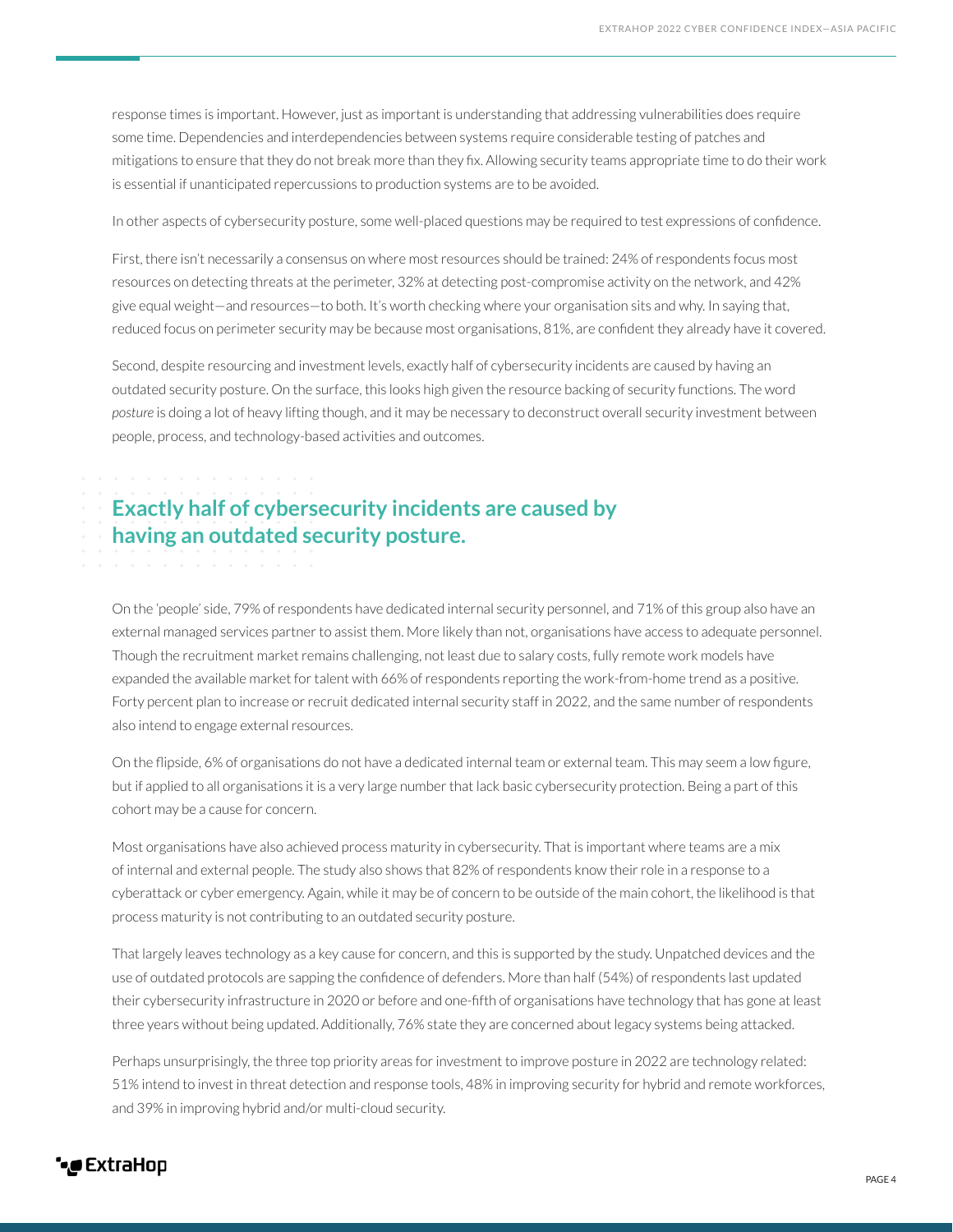#### **Cyber Stats by Region**



- 43% are very or completely confident in their ability to handle cyber threats 19% say they can always identify and block ransomware 77% are confident they can prevent attackers from breaking into internal networks 69% are concerned about legacy systems being attacked 66% expect IT security budgets to increase in 2022 **76%** have a dedicated internal security team or staff 63% say it is difficult to find staff for the cybersecurity team
- 71% say remote work makes it easier to recruit cybersecurity staff
- 56% are confident staff can recognise social engineering attacks
- 64% say threat of legal action and fines promotes action by senior management in security decisions
- 49% have a network detection and response (NDR) solution



- 52% are very or completely confident in their ability to handle cyber threats 31% say they can always identify and block ransomware 88% are confident they can prevent attackers from breaking into internal networks 87% are concerned about legacy systems being attacked 70% expect IT security budgets to increase in 2022 87% have a dedicated internal security team or staff 66% say it is difficult to find staff for the cybersecurity team 77% say remote work makes it easier to recruit cybersecurity staff 63% are confident staff can recognise social engineering attacks 86% say threat of legal action and fines promotes action by senior management in security decisions
- 74% have a network detection and response (NDR) solution

- **Japan** at a glance
- 23% are very or completely confident in their ability to handle cyber threats
- 17% say they can always identify and block ransomware
- 76% are confident they can prevent attackers from breaking into internal networks
- 73% are concerned about legacy systems being attacked
- 48% expect IT security budgets to increase in 2022
- 75% have a dedicated internal security team or staff
- 24% say it is difficult to find staff for the cybersecurity team
- 56% say remote work makes it easier to recruit cybersecurity staff
- 35% are confident staff can recognise social engineering attacks
	- 68% say threat of legal action and fines promotes action by senior management in security decisions
	- 55% have a network detection and response (NDR) solution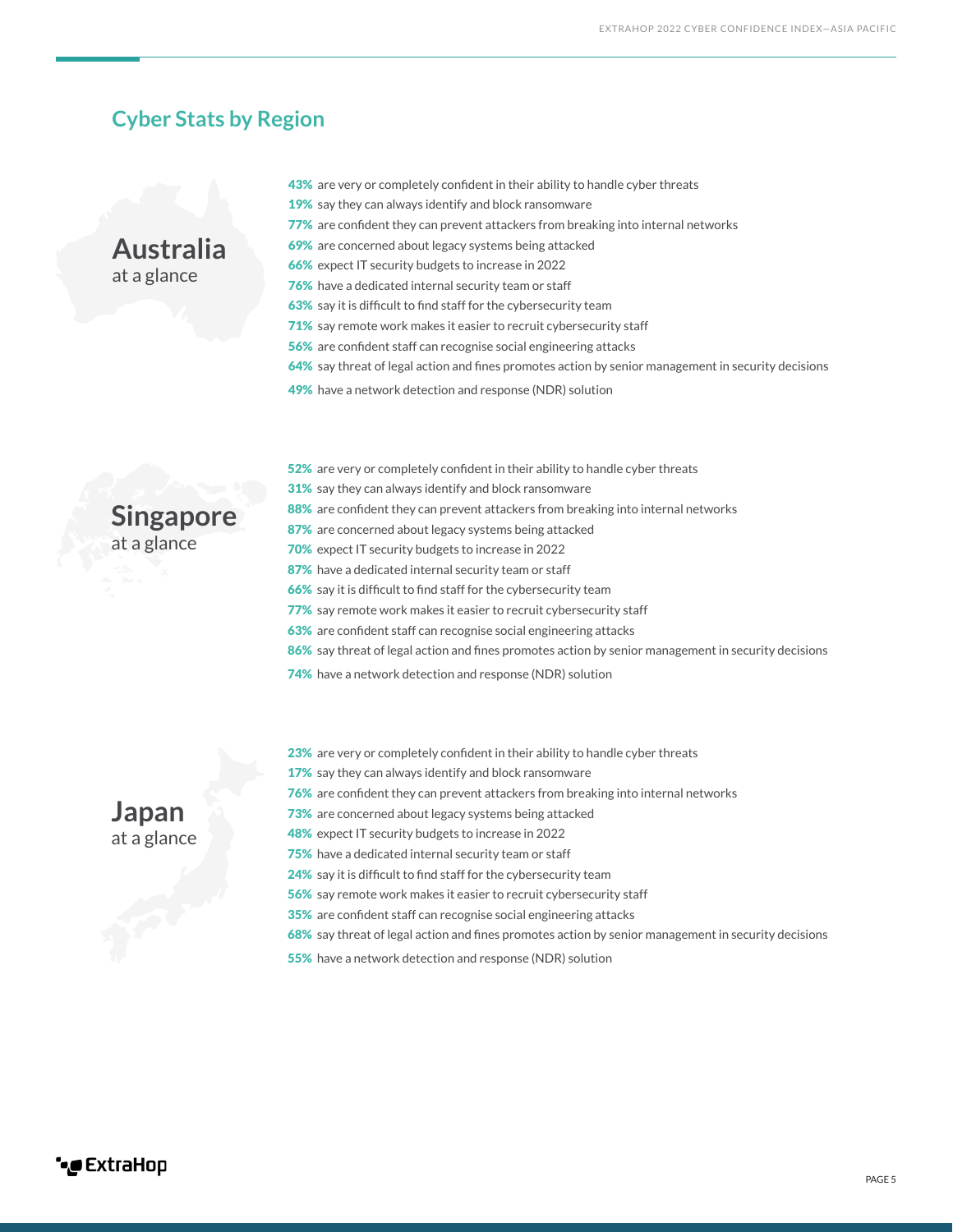## A side note on the state of ransomware **Action Items for 2022**

The study tested the confidence, responsiveness, and fallout of ransomware incidents in Asia Pacific.

Ransomware attacks spiked in 2021 in both frequency and severity, and while there's some upheaval among operators, the attacks keep coming [at a rate of thousands per day](https://www.extrahop.com/resources/learning/ransomware-retrospective/) on a global basis.

Only 17% of respondents to this study said they experienced no ransomware incidents in the past five years.

- 48% had experienced 1-5 attacks
- 35% had experienced 6 or more

But 20% say that even if they were breached, they would limit who they told as much as possible. As discussed elsewhere in this report, the self-identified number of organisations that experienced an infection is conservative and likely to be much higher. That's particularly likely when you consider 58% of organisations experienced up to five ransomware incidents in the past five years and 42% have experienced six or more. On average, one ransomware attack gets through every year.

Only one in three organisations make a full and frank public disclosure of an incident. This often runs counter to the desire of security teams, where two-thirds are in favour of transparency. This indicates the potential for reputation or financial damage trumps more ethical considerations or social license to operate considerations.

This study also found:

- 45% of organisations have paid a ransom, despite a majority believing that paying increases the number of attacks
- 44% are covered by either specific or general insurance policies



#### **Network detection and response**

**42%** intend to invest in network detection and response (NDR) systems this year, adding to the **34%** of organisations that already have such systems in place.



#### **Social engineering strategy**

**47%** of respondents plan to implement a social engineering strategy in 2022, building on the **21%** that already have one in place today and the **58%** that train staff to recognise social engineering cues.



#### **Improved threat training and identification**

**46%** plan to implement staff threat training, and the same proportion plan to improve the speed of threat identification.

#### **Bring in more resources**

**40%** of organisations plan to increase or recruit dedicated internal security staff. The same proportion intend to engage external managed security services in 2022.